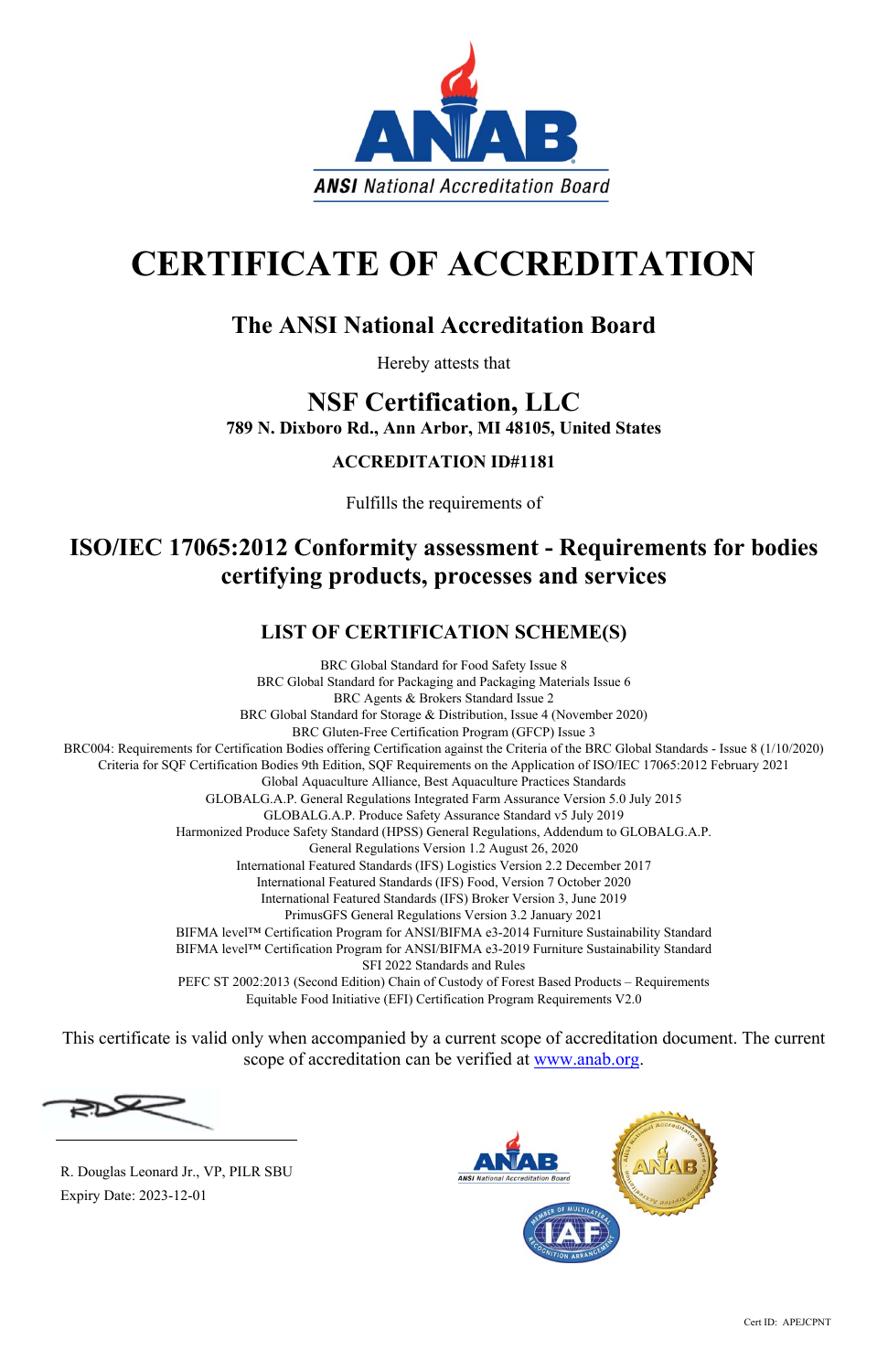## **LIST OF STANDARDS**

Seafood Processing Standard - Issue 5.1, 16 November 2020

Salmon Farms Standard - Issue 2.3, Revision 3, 13 October 2016

Feed Mills Standard - Issue 3.0, 15 June 2020

BAP Farm Standard - Issue 3.0, 01 March 2021

Finfish, Crustacean and Mollusk Hatcheries & Nurseries - Issue 1, 01 September 2014

Mollusk Farms Standard - Issue 1.1, March 15, 2021

EFI Food Safety Standards V2.0

EFI Processing and Packaging Standards V1.0

EFI Social Standards V2.1

### for programs within the following

## **SCOPE OF ACCREDITATION**

GRANTED 2015-07-21:

Global Aquaculture Alliance, Best Aquaculture Practice

- Category 1: Seafood Processing Plant
- Category 2: Land Based Multispecies
- Category 3: Marine Cage Culture including Salmon
- Category 4: Marine Cage Culture excluding Salmon
- Category 5: Mollusk Farms
- Category 6: Feed Mills
- Category 7: Group Farms and Hatcheries

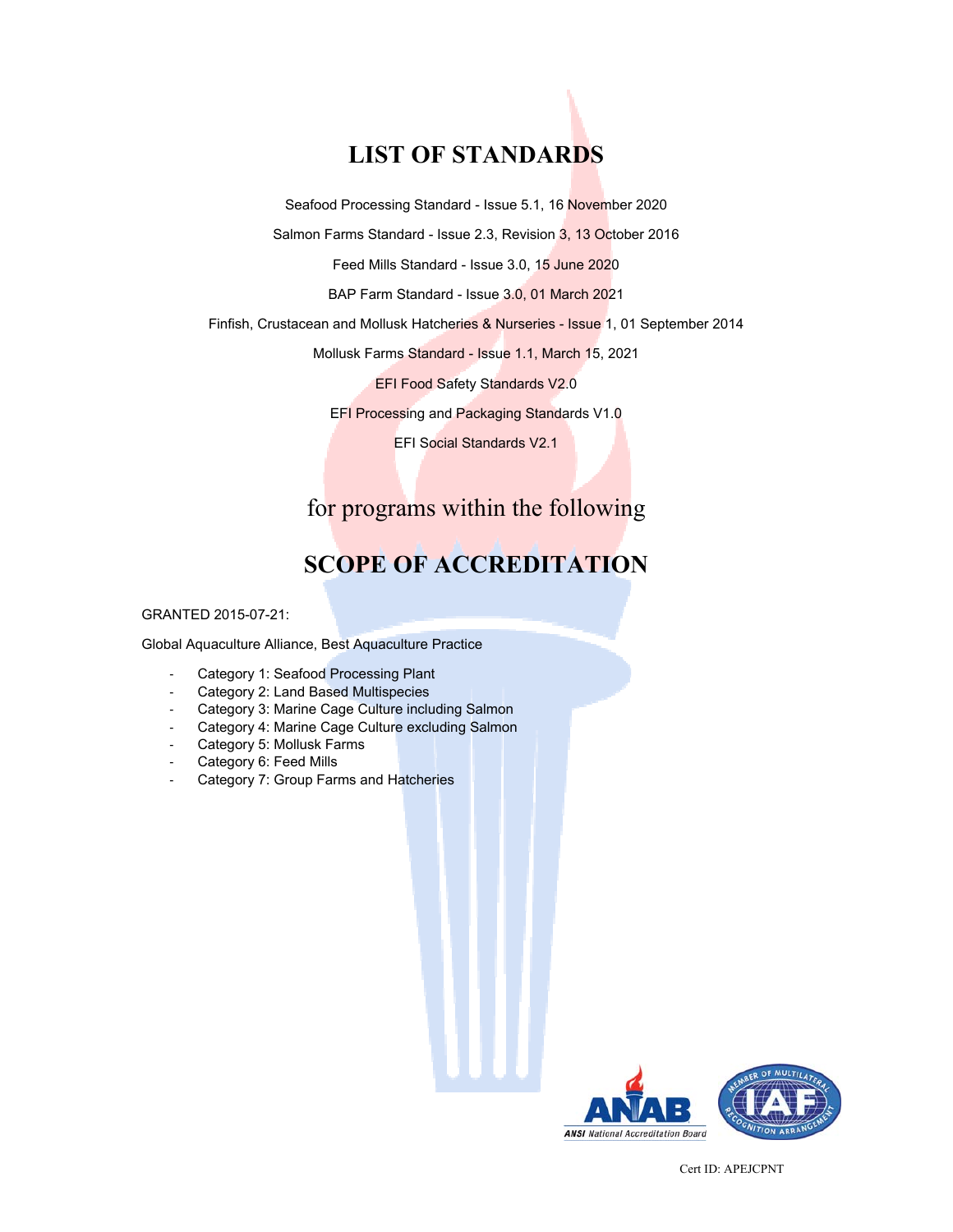GRANTED 2015-09-25:

BlFMA level™

PEFC ST 2001 :2008 PEFC Logo Usage Rules - Requirement

PEFC ST 2002:2013 (Second Edition) Chain of Custody of Forest Based Products - Requirements

PEFC ST 2003:2012 (Second Edition) - Requirements for Certification Bodies operating Certification against the PEFC International Chain of Custody Standard

GRANTED 2015-07-21:

BRC Global Standard for Food Safety

- Category 01: Raw Red Meat
- Category 02: Raw Poultry
- Category 03: Raw Prepared Products (Meat and Vegetarian)
- Category 04: Raw Fish Products and Preparations
- Category 05: Fruits, Vegetables and Nuts
- Category 06: Prepared Fruit, Vegetables and Nuts
- Category 07: Dairy, Liquid Egg
- Category 08: Cooked Meat/Fish Products
- Category 09: Raw Cured and/or Fermented Meat and Fish
- Category 10: Ready Meal and Sandwiches; Ready to Eat Desserts
- Category 11: Low/High Acid Cans/Glass
- Category 12: Beverages
- Category 13: Alcoholic Drinks and Fermented/Brewed Products
- Category 14: Bakery
- Category 15: Dried Foods and Ingredients
- Category 16: Confectionery
- Category 17: Cereals and Snacks
- Category 18: Oils and Fats

BRC Global Standard for Packaging and Packaging Materials

- Category 01: Glass manufacture and forming
- Category 02: Paper making and conversion
- Category 03: Metal forming
- Category 04: Rigid plastics forming
- Category 05: Flexible plastics manufacture
- Category 06: Other manufacturing
- Category 07: Print processes
- Category 08: Chemical processes

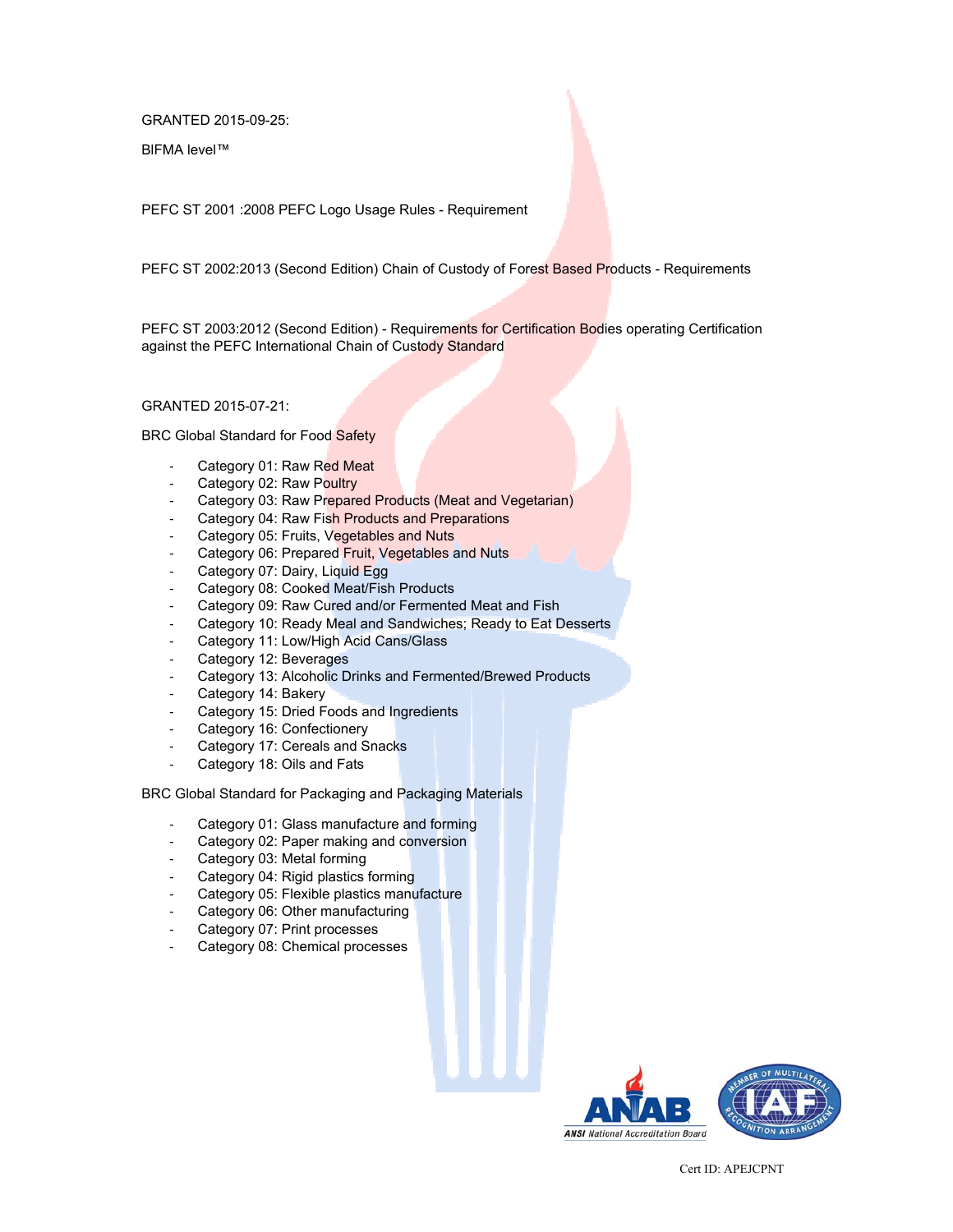BRC Global Standard for Storage and Distribution

- Category 01: Chilled and frozen food
- Category 02: Ambient food
- Category 03: Packaging and packaging materials
- Category 04: Consumer Products

#### GRANTED 2015-09-10:

SQF Code Edition 9.0 October 2020

- SQF Food Safety Code: Animal Feed Manufacturing Edition 9.0
- SQF Food Safety Code: Animal Product Manufacturing Edition 9.0
- SQF Food Safety Code: Aquaculture Edition 9.0
- SQF Food Safety Code: Dietary Supplement Manufacturing Edition 9.0
- SQF Food Safety Code: Food Manufacturing Edition 9.0
- SOF Food Safety Code: Food Retailing Edition 9.0
- SOF Food Safety Code: Manufacture of Food Packaging Edition 9.0
- SQF Food Safety Code: Pet Food Manufacturing Edition 9.0
- SOF Food Safety Code: Primary Animal Production Edition 9.0
- SQF Food Safety Code: Primary Plant Production Edition 9.0
- SQF Food Safety Code: Storage and Distribution Edition 9.0
- SOF Quality Code Edition 9.0

IFS Logistics

- **Storage** 
	- Food products
	- Non-food products
- **Transport** 
	- Food products
	- Non-food products

Harmonized Produce Safety Standard (HPSS)

Produce Safety Assurance Standard (PSA)

GlobalG.A.P. General Regulations Integrated Farm Assurance: Option 1 - Individual Producer Certification:

- Crops Base: Flowers & Ornamentals
- Crops Base: Fruit & Vegetables
- Crops Base: Plant Propagation Material

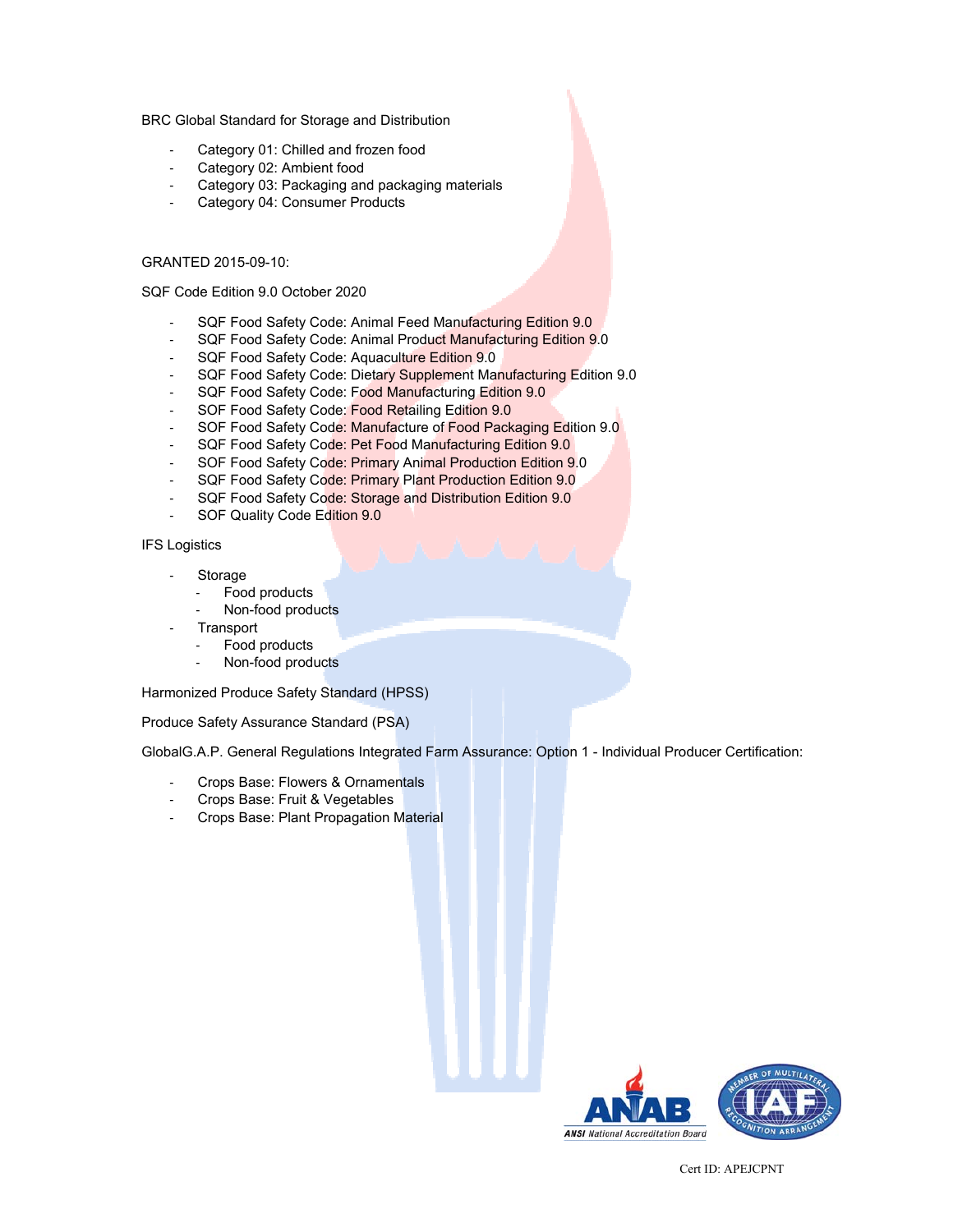### PrimusGFS

- Good Agricultural Practices (GAP)
	- Farm
	- **Harvest Crew**
	- Indoor Agriculture
	- Good Manufacturing Practices (GMP)
		- Cooler Cold Storage
		- Packinghouse
		- Processing of Ambient Stable Products
		- Processing of Perishable Animal and Plant Products (mixed products)
		- Processing Perishable Plant Products
		- Storage and Distribution

GRANTED 2016-03-10:

SFI 2022 Standards and Rules

Section 4: SFI 2022 Chain-Of-Custody Standard

Section 5: SFI 2022 Certified Sourcing Standard

Section 6: Rules for Use of SFI On-Product Labels and Off-Product Marks

Section 10: SFI 2022 Audit Procedures and Auditor Qualifications and Accreditation

### GRANTED 2019-02-15:

GlobalG.A.P. General Regulations Integrated Farm Assurance: Option 2 - Producer Group Certification

- Crops Base: Flowers & Ornamentals
- Crops Base: Fruit & Vegetables
- Crops Base: Plant Propagation Material

GlobalG.A.P. General Regulations: Chain of Custody (COC)